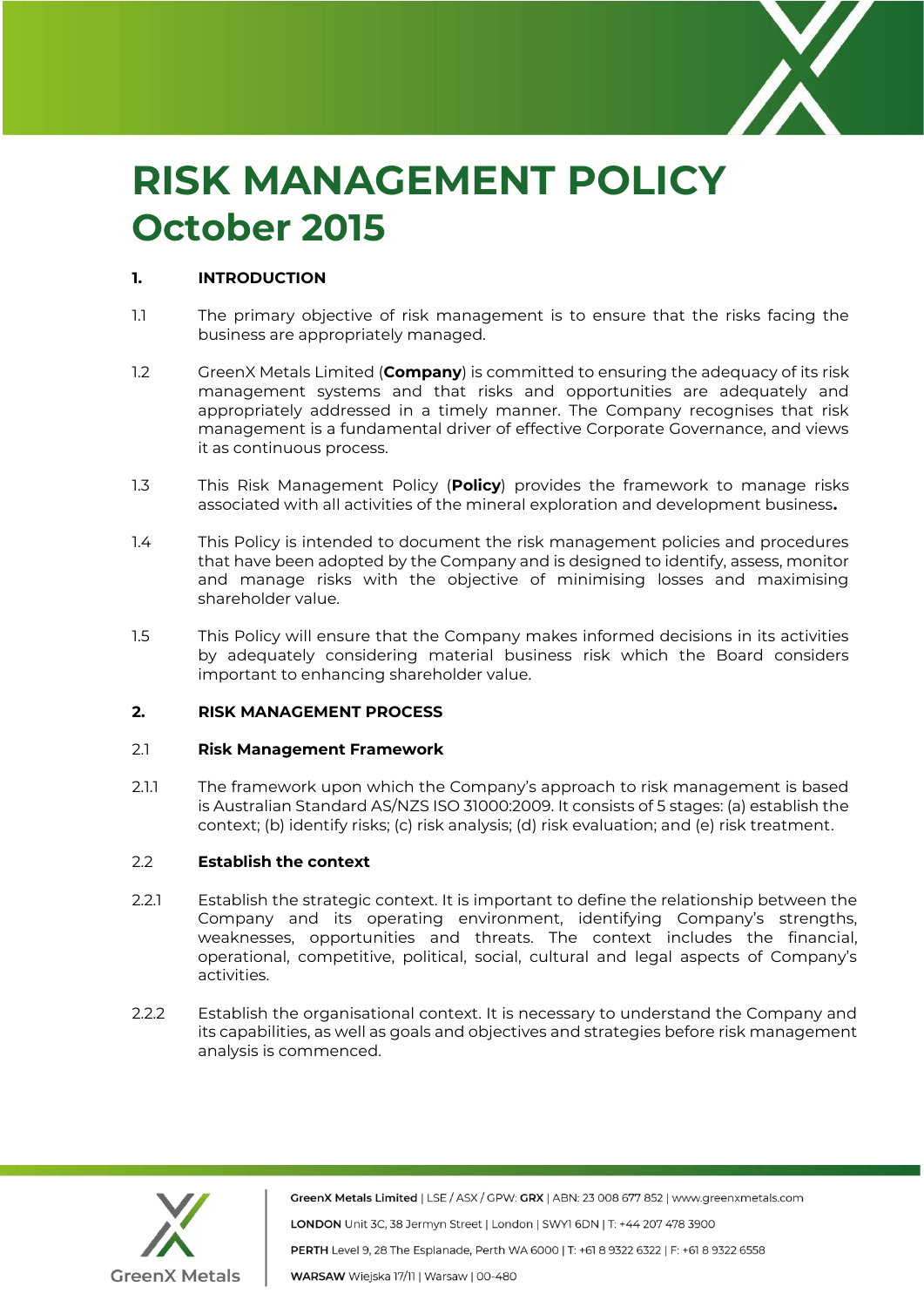

- 2.2.3 Establish the risk management context. The goals, objectives, strategies, scope and parameters of the activity, or part of the organisation to which the risk management process is being applied should be established. The process should be undertaken with full consideration of the need to balance costs, benefits and opportunities. The resources required and the records to be maintained should be specified.
- 2.2.4 Develop risk evaluation criteria. Decide the criteria against which risks are to be evaluated. Decisions concerning risks acceptability and risk treatment may be based on operational, technical, financial, legal, social, humanitarian or other criteria. The risk evaluation criteria may be affected by internal and external perceptions and legal requirements.
- 2.2.5 Define the structure. Separate the activity into a set of elements which provide a framework for identification and analysis ensuring that significant risks are not overlooked. The structure chosen depends on the nature of risks and scope of the activity or project.

## 2.3 **Identify risks**

- 2.3.1 The objective of this exercise is to generate a comprehensive list of events which might affect each element of the structure referred to above. These risks are then considered in more detail to identify their potential impact to the Company. Each of the key elements must be systematically examined to identify what the risks are and how they may occur. Techniques of identifying risk that may be used to identify risks include:
	- Scenario analysis;
	- Brain storming;
	- Checklists:
	- Review of industry participants;
	- Process flow chart; and
	- Examining similar or previous experience and record.
- 2.3.2 In establishing the Company's risk profile, the Board considers the material business risks applicable to the Company including, but not limited to:
	- credit risk: the risk of financial loss if a counterparty to a financial instrument fails to meet its contractual obligations;
	- liquidity risk: the risk that the Company will not be able to meet its financial obligations as they fall due and/or the risk that the Company will not be able to raise additional capital to develop its mineral properties;
	- health and safety risk: the risk of a severe or fatal accident at any of the Company's operations;
	- environmental risk: the risk of environmental harm at any of the Company's operations;
	- social and community risk: the risk of social and local community discontent in response to the any of the Company's operations;
	- operational risk: the risk of significant delays or shut-downs at the Company's exploration, development or mining operations causing material effect to the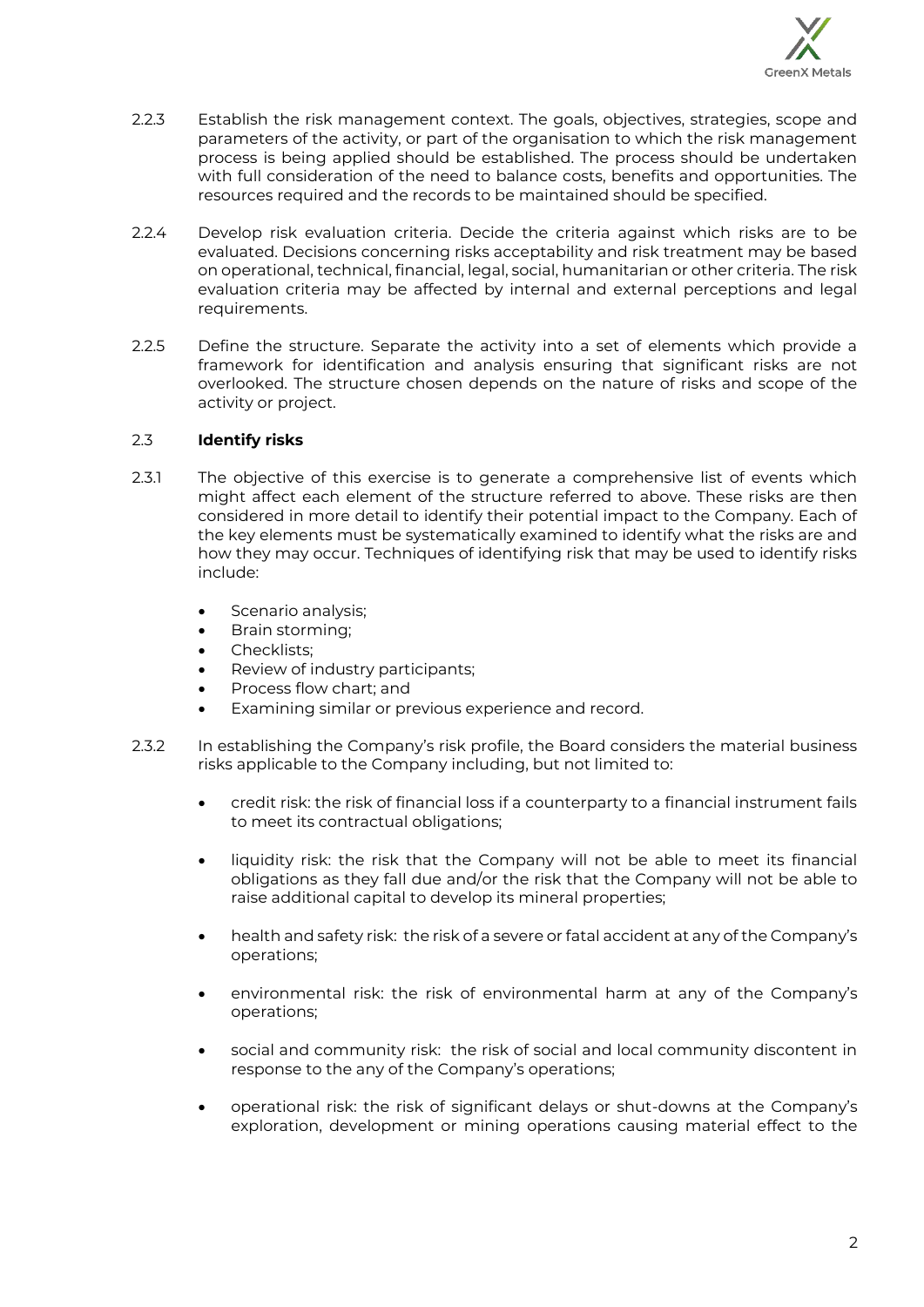

Company's exploration, development or mining production schedules;

- unethical conduct risk: the risk that a Company member or employee will engage in unethical behaviour;
- market risk: the risk that changes in market conditions, such as commodity prices, fluctuations in exchange rates and interest rates will affect the Company's income or the value of its holdings of financial instruments;
- human capital risk: the risk that directors, management and key employees leave employment or engagement with the Company;
- title risk: title risk: the risk that title to the Company's mineral properties is not free from defects, or that such title could be revoked, significantly altered or not renewed, or that such title could be challenged or impugned by third parties; and
- regulatory risk: the risk that the Company does not meet its obligations under relevant corporations and securities laws and/or stock exchange requirements and the risk of material adverse changes in government policies or legislation in countries where the Company operates.
- 2.4 All the risks identified must be documented in the Company's Risk Register prepared by management to identify the Company's material business risks and risk management strategies for those risks. The Risk Register will be reviewed at least annually and updated as required.

## 2.5 **Risk Analysis**

- 2.5.1 The objective of the risk analysis is to separate minor acceptable risks from major risks, and to provide information to assist in the evaluation and treatment of risks. The risk analysis process should determine:
	- the consequences if the risk occurs; and
	- the likelihood of the risk occurring.
- 2.5.2 The significance of the risks is expressed as a combination of its consequence or impact on the objectives of the activity to which it relates and the likelihood of those consequences occurring.
- 2.5.3 The likelihood criteria are expressed as a probability of the annual occurrence on a descriptive scale from Rare to Almost Certain. Consequences are rated in terms of the potential impact on the relevant activity's key criteria (for example: cost, timing, performance and environment) and are described on a scale from Insignificant to Catastrophic.
- 2.5.4 Consequences and likelihood are then combined to produce a level of risk or "risk matrix" (as shown below):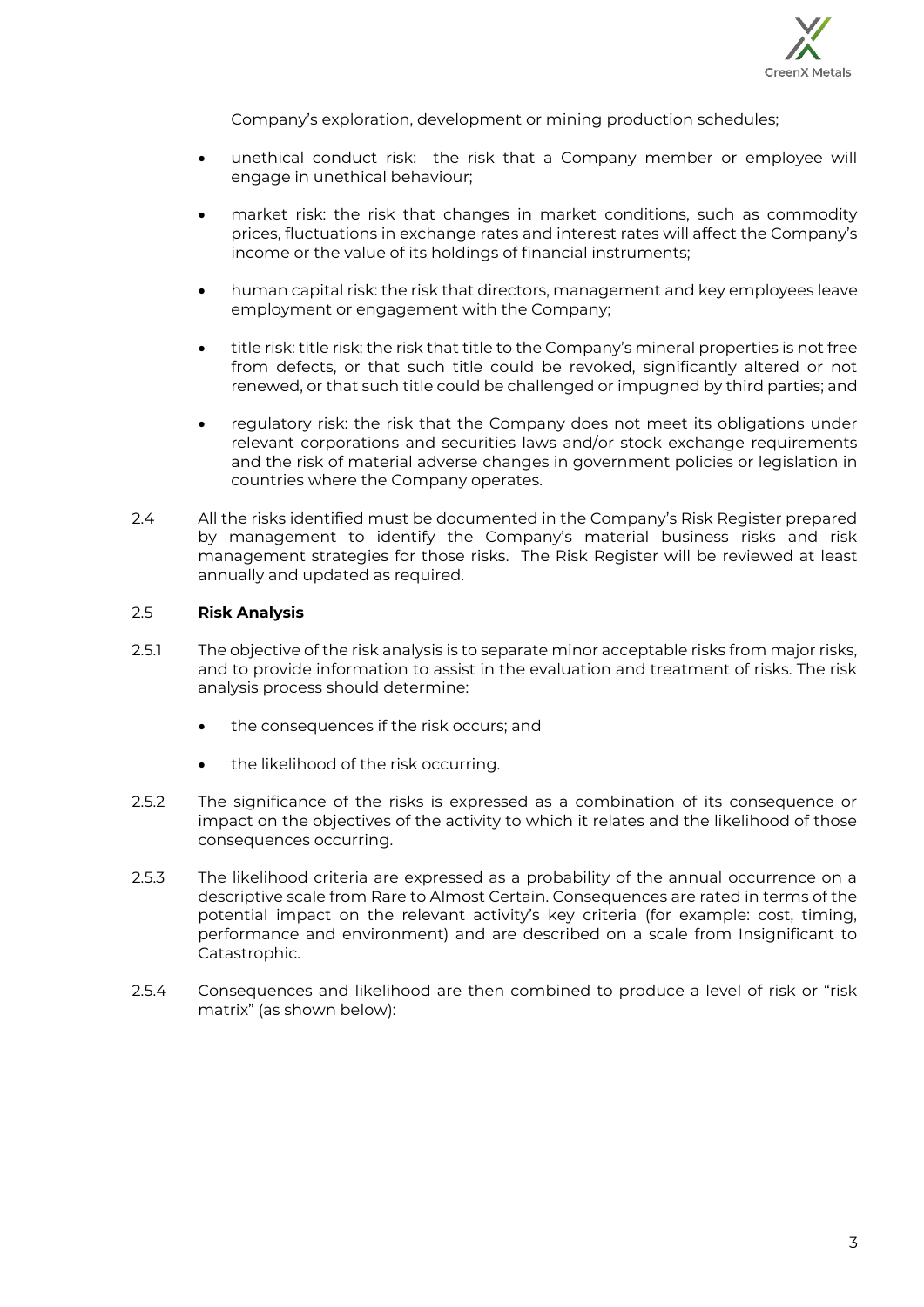

|                                                |                   | Insignificant | Minor  | Moderate | Major   | Catastrophic |
|------------------------------------------------|-------------------|---------------|--------|----------|---------|--------------|
| $\overline{6}$<br>$\bar{\mathsf{Q}}$<br>п<br>ш | Almost<br>certain | High          | High   | Extreme  | Extreme | Extreme      |
|                                                | Likely            | Medium        | High   | High     | Extreme | Extreme      |
|                                                | Possible          | LOW           | Medium | High     | High    | Extreme      |
| ⊻                                              | Unlikely          | ∟OW           | Low    | Medium   | High    | High         |
|                                                | Rare              | LOW           | Low    | Medium   | Medium  | High         |

## **CONSEQUENCES**

## 2.6 **Risk evaluation**

- 2.6.1 Risk evaluation involves a decision as to whether a particular risk is acceptable or not, taking into account:
	- Existing criteria;
	- The cost consequences of managing the relevant risk or leaving it untreated;
	- Benefits and opportunities presented by the risks; and
	- The risks borne by other stakeholders.
- 2.6.2 The outcome of this process is a list of risks with agreed priority ratings from which decisions can be made about acceptable levels of tolerance for particular risks and where greatest effort should be focused.
- 2.6.3 If the risks fall into the low or acceptable risks categories they may be accepted without any further treatment, however, such risk should still be monitored to ensure they remain acceptable. Risks that do not fall into the low or acceptable risk category should be treated using the process outlined below.

## 2.7 **Risk treatment**

- 2.7.1 The purpose of risk treatment is to determine what measures will be taken and who will be responsible for the risks that have been identified. Risk treatment converts the earlier analysis into actions to reduce risk.
- 2.7.2 Risk treatment options are evaluated in terms of feasibility, costs and benefits with the objective of choosing the most appropriate and practical way of reducing risk to a tolerable level. Risk management plans will manage different risks in different ways. They may seek to:
	- Avoid or control the likelihood of occurrence;
	- Reduce the consequences:
	- Transfer the risk; and
	- Retain the risk.
- 2.7.3 Risk management plans should identify responsibilities, timing, the expected outcome of treatments, budgeting, performance measures and the review process to be set in place.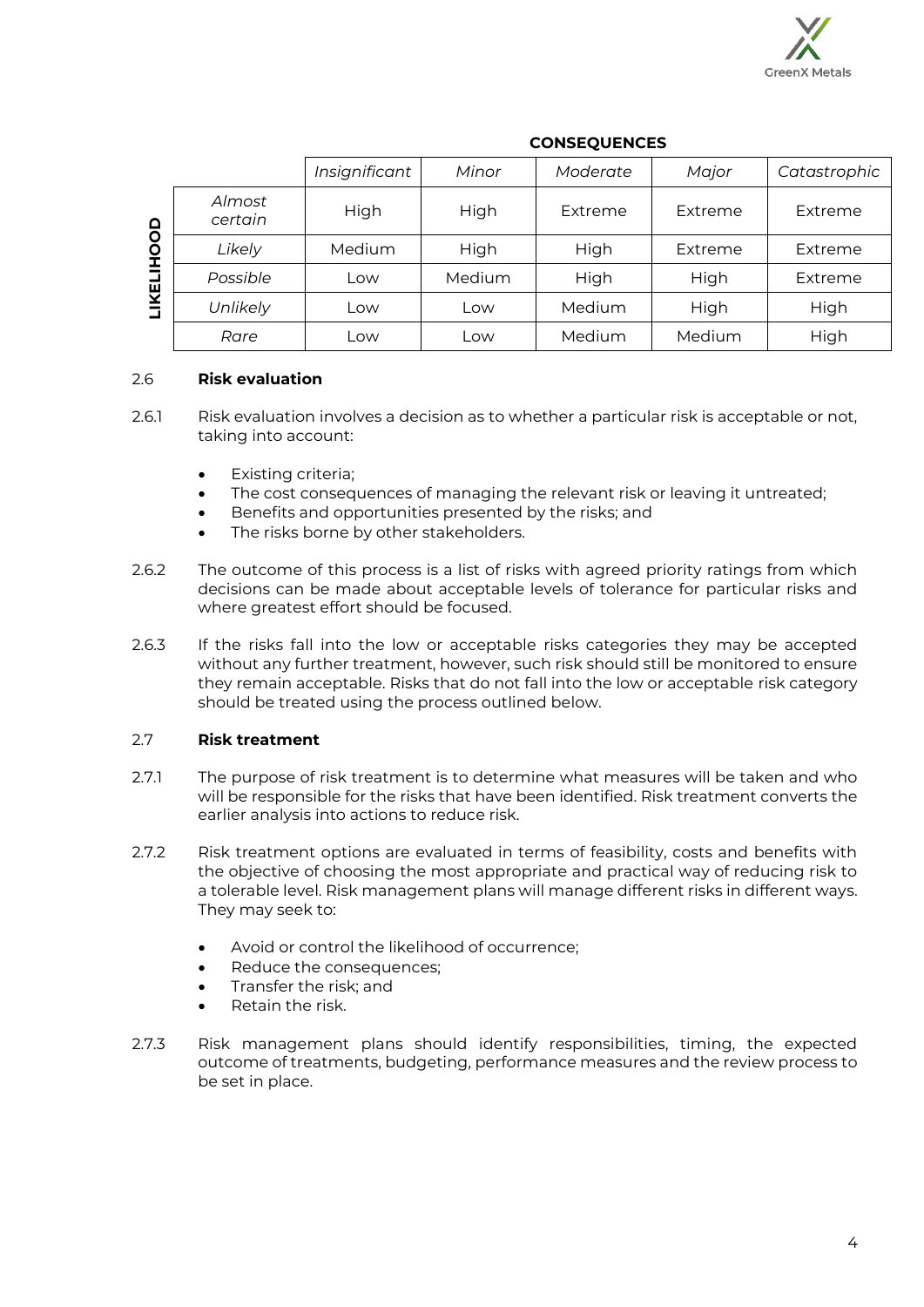

# **3. RISK GOVERNANCE**

#### 3.1 **Board**

- 3.1.1 The Board oversees an ongoing assessment of the effectiveness of risk management and internal compliance and control.
- 3.1.2 The Board is ultimately responsible for identifying the principal risks of the Company's business and ensuring the implementation of appropriate systems to manage those risks (including in relation to internal control and management information systems, codes of conduct and legal compliance).
- 3.1.3 The Board, as part of the Company's risk management process:
	- oversees this Policy and risk management; and
	- reviews and approves procedures for the maintenance and monitoring of the Company's risk profile.

## 3.2 **Audit Committee**

- 3.2.1 The Board may make use of an Audit Committee to assist it with carrying out its obligations in relation to risk identification and management.
- 3.2.2 The Board has not established an Audit Committee at this time. Until such time as the Board determines that it is appropriate to establish a separate Audit Committee, the function of the Audit Committee as set out in this Policy will be performed by the Board.
- 3.2.3 The Audit Committee, as created under the Audit Committee Charter, is responsible for:
	- ensuring that the Company has an appropriate risk management framework in place to identify and manage risk on an ongoing basis;
	- oversight of the Company's system of risk management and internal control;
	- review of the operational effectiveness of the policies and procedures relating to risk and the Company's control environment;
	- monitoring management's design and implementation of a risk management and internal control system to manage the Company's material business risks;
	- reviewing:
		- i. reports from management on whether material business risks are being managed effectively;
		- ii. treasury policy and procedures; and
		- iii. the adequacy of insurances;
	- reviewing at the end of each full year reporting period the performance of the external auditors and the audit process;
	- making recommendations to the Board regarding the appointment, removal and tender of the external auditor function;
	- reviewing and making recommendations to the Board in relation to any incident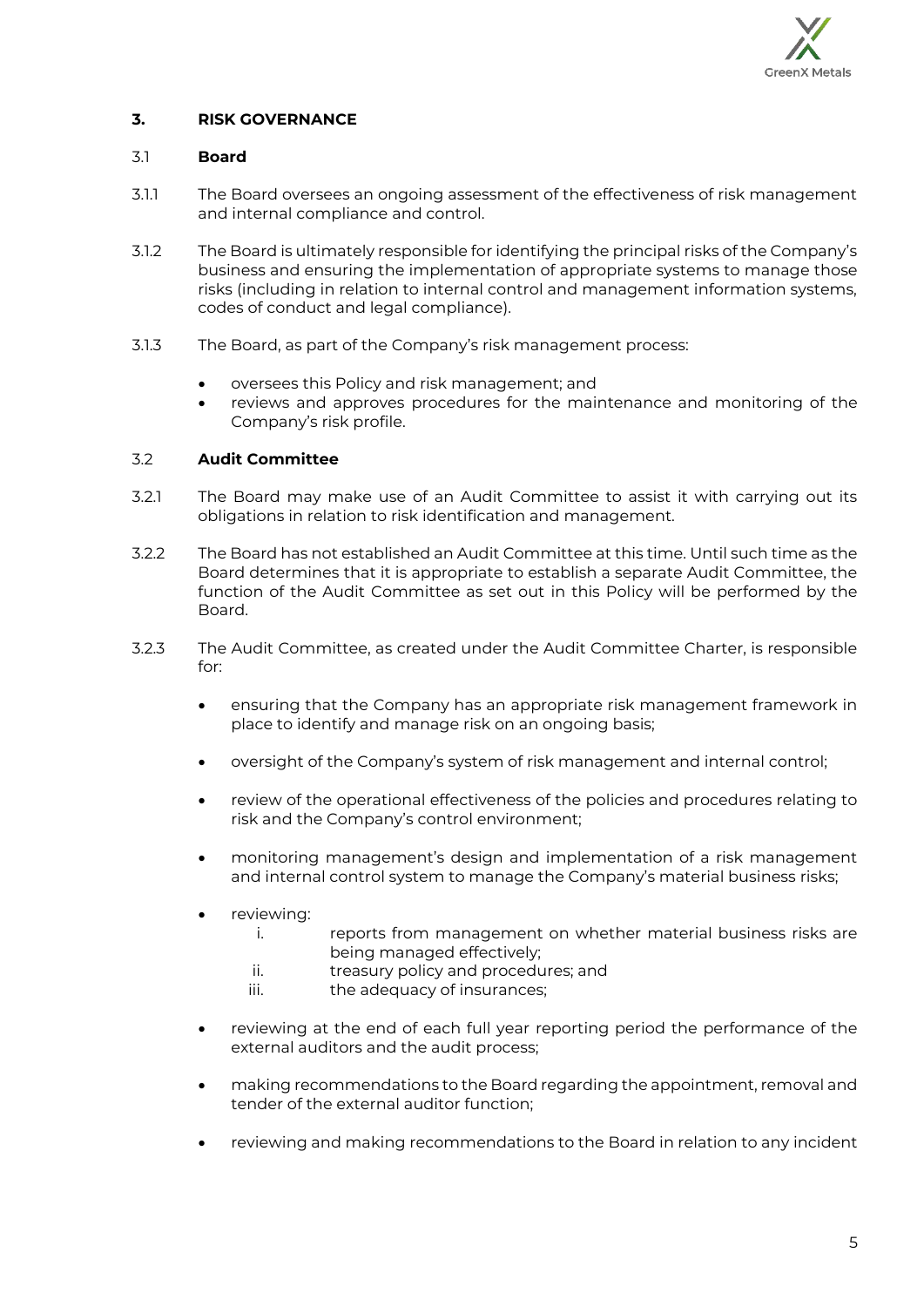

involving fraud or other break down of the entity's internal controls; and

- reviewing and approving hedging strategies.
- 3.2.4 The Audit Committee is empowered to recommend to the Board risk management policies, procedures and strategies.

## 3.3 **Executive Officer Declarations**

- 3.3.1 The Board, before it approves the Company's half year or full year financial statements, receives from the CEO and CFO a declaration that, in their opinion, the financial records of the Company have been properly maintained and that the financial statements comply with the appropriate accounting standards and give a true and fair view of the financial position and performance of the entity and that the opinion has been formed on the basis of a sound system of risk management and internal control which is operating effectively.
- 3.3.2 The CEO and the CFO will provide assurance annually to the Board that the required declaration made under section 295A of the Corporations Act 2001 (Cth) in respect to the accuracy of the full year financial report.

## 3.4 **Chief Executive Officer**

- 3.4.1 The CEO is responsible for the development and implementation of business strategies, budgets, setting performance benchmarks and creating a corporate culture compatible with the business objectives and risk appetite of the Company. Specifically, the CEO's key accountabilities include:
	- ensuring that a robust Company strategy is developed, regularly reviewed by management, discussed and approved by the Board and communicated, as appropriate, within the Company and with external stakeholders
	- taking overall responsibility for implementing the agreed strategy to achieve the corporate-wide goals and KPIs set in the Company strategy
	- reviewing on a regular basis and holding accountable the CEO's direct reports for the performance of all the major divisions and units of the Company in accordance with the corporate, business, project and other plans.
- 3.4.2 Additionally, the CEO is required to ensure that a comprehensive control system is operating efficiently and effectively.
- 3.4.3 The CEO has overall responsibility for the management and reporting of risks and the implementation of risk management strategies and policies within the Company as determined by the Board.
- 3.4.4 The Board has delegated to the CEO various risk limits and responsibility for the adherence to these risk limits.
- 3.4.5 The CEO promotes discussion amongst the senior management team of the Company on risk issues, in particular the process of assessing and identifying risks and alternative options for the treatment of these risks in line with changing business conditions, market practices and prudential controls.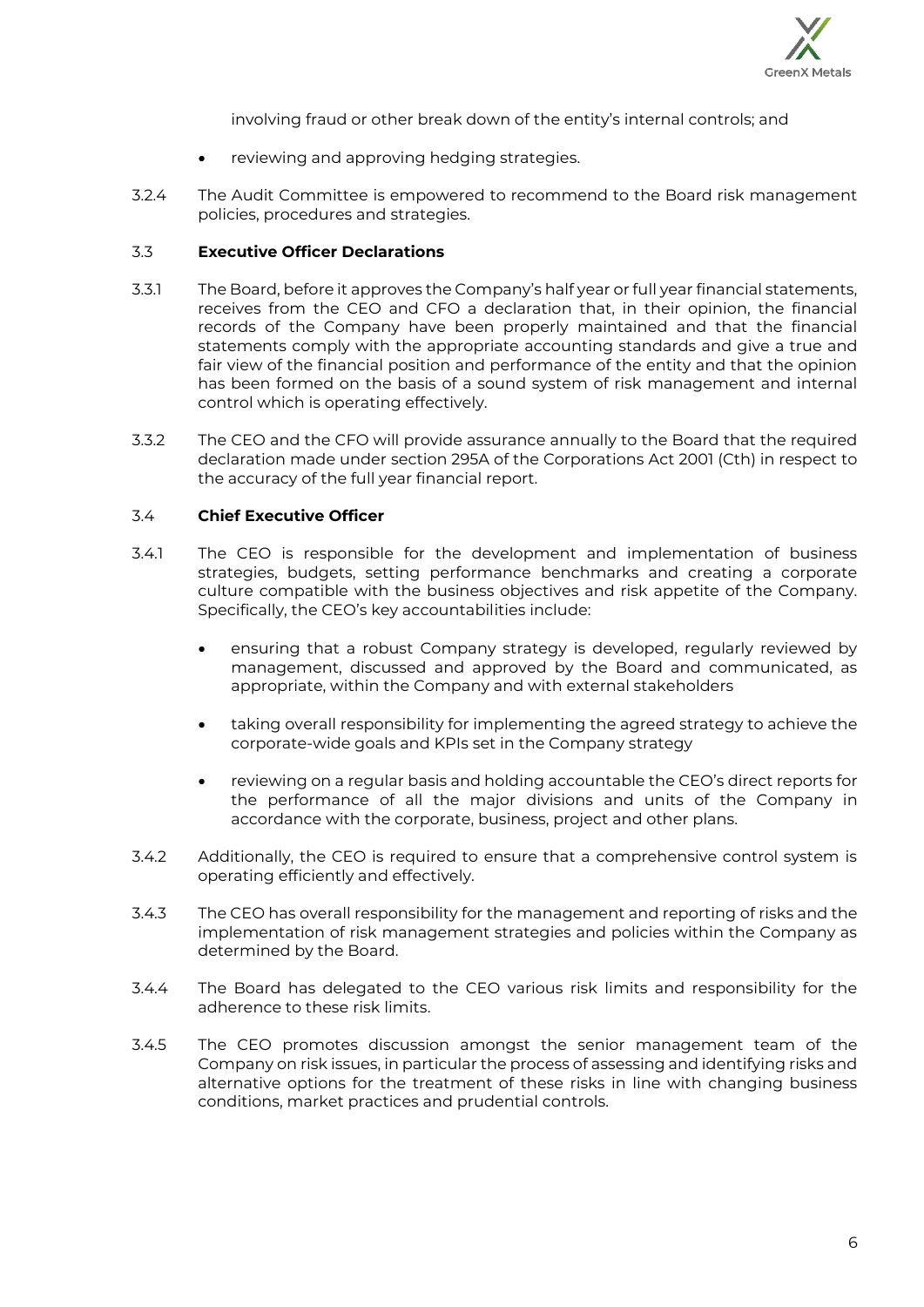

# 3.5 **Chief Risk Officer**

- 3.5.1 The Chief Financial Officer (**CFO**), or in the event that there is no CFO, the Company Secretary, reports directly to the CEO on the implementation, operations and effectiveness risk management system. The CFO, or in the event that there is no CFO, the Company Secretary, is the Chief Risk Officer (**CRO**) and is responsible for the development and implementation of all risk management processes and methodologies. As such the CRO will:
	- lead the development, implementation and management of the Company's risk framework in accordance with the applicable Australian Standards for risk;
	- ensure that risk evaluation, monitoring, review and documenting occur in accordance with this Policy;
	- provide advice to the Board to ensure compliance with relevant legislation, regulations, policies and standards and to build the Company's capability to mitigate risk related to human, financial and physical resources; and
	- produce a consolidated Risk Register approved by the CEO for submission annually to the Audit Committee, or in the event that there is no Audit Committee, the Board, for review of limits of acceptable risk.
- 3.6 Additionally, the CRO is required to ensure that a comprehensive financial control system is operating efficiently and effectively.

#### 3.7 **Management**

- 3.8 Other senior personnel are responsible for managing risk within those areas under their control, including dissemination of the risk management process to operational personnel.
- 3.9 Collectively, senior management is responsible for:
	- identifying strategic risks in their area of control that impact upon the Company's business;
	- assessing and prioritising the risks identified:
	- developing, implementing and maintaining strategic risk (including internal control and management information systems) and management plans;
	- reviewing the effectiveness of procedures implemented for the identification, assessment, reporting and management of risks and the system of internal accounting and operating controls; and
	- reporting to the CEO and CFO on the management of their department's material business risk.
- 3.10 Management is responsible for the ongoing management of risk with standing instructions to appraise the Board of changing circumstances within the Company and within the international business environment.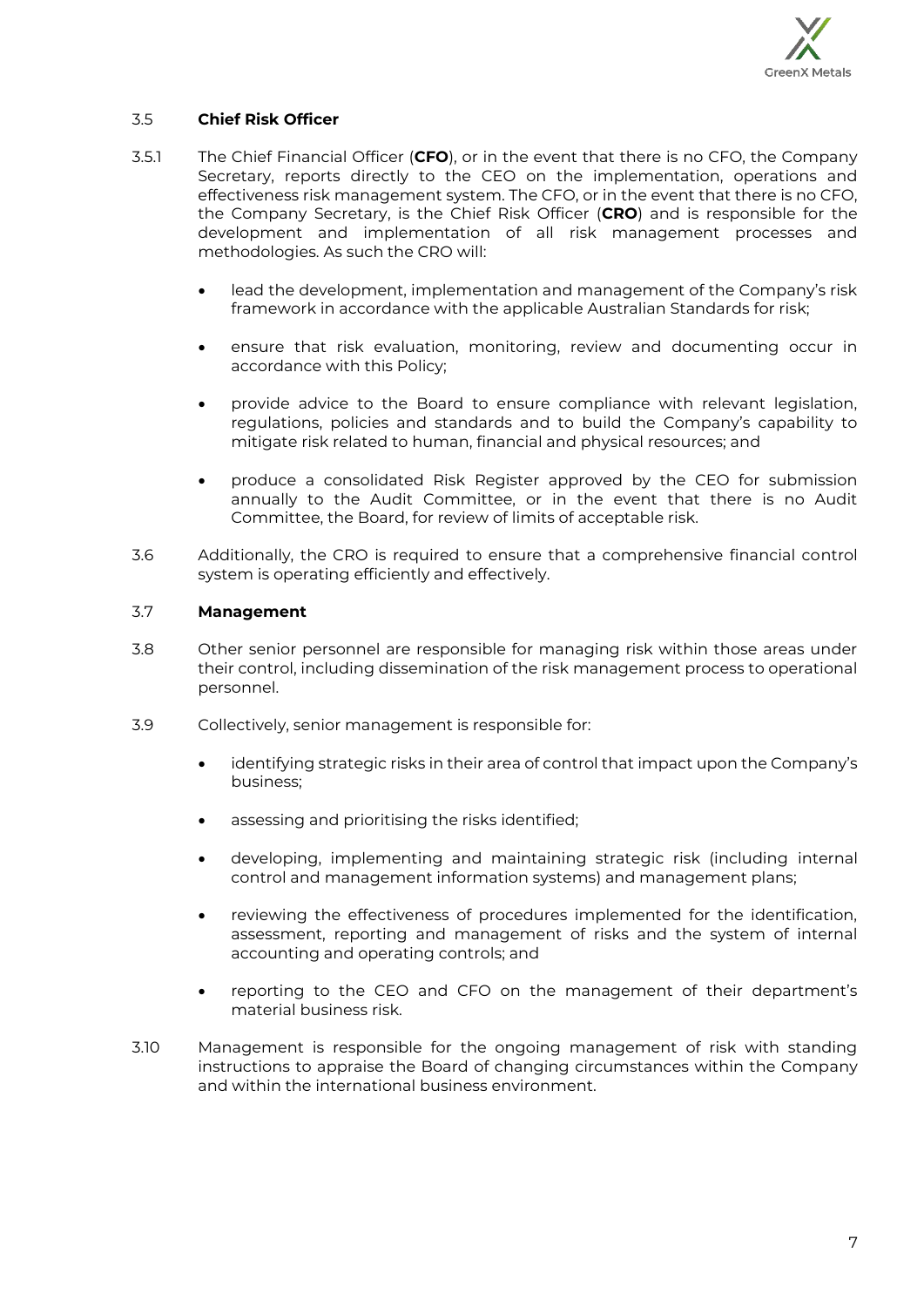

# **4. INTERNAL CONTROL SYSTEMS**

- 4.1 The Company may outsource its internal audit function to one or more specialist audit services provider (**Internal Auditor**) to carry out reviews of the various Company systems using a risk based audit methodology.
- 4.2 The Company has not established an internal audit function at this time.
- 4.3 Refer to the Risk Governance section above for responsibilities of the Board, the Audit Committee, the Chief Executive Officer, the Chief Risk Officer, and other management in the evaluation and continual improvement of the Company's risk management and internal control processes.
- 4.4 The Board recognises that a cost effective internal control system will not preclude all errors and irregularities. As a result, the Company has established internal control systems by applying a risk management system throughout the Company which establishes a common risk management understanding.
- 4.5 The Company has established internal financial control systems to provide reasonable assurance regarding the safeguarding of assets, the maintenance of proper accounting records and the reliability of financial reporting.

## **5. RISK REPORTING**

#### 5.1 **Board Reporting**

- 5.2 On at least an annual basis, the CEO and CFO (or equivalents) will review the Company's material business risks and how the Company's material business risks were managed and provide to the Board the Company's Risk Register that was populated as part of this process. The Risk Register summarises the significance of each risk as well as actions taken by management to mitigate the risks since they were originally identified.
- 5.3 On at least an annual basis, the CEO and CFO (or equivalents) will report to the Board, based on their review of the effectiveness of the Company's management of its material business risks, whether management has designed and implemented an appropriate risk management and internal control system to manage the Company's material business risks, and whether management has effectively managed (throughout the year) the material business risks of the Company (**Management Report**).
- 5.4 The CEO and the CFO (or equivalents) will provide assurance annually to the Board that the required declaration made under section 295A of the Corporations Act 2001 (Cth) is founded on a sound system of risk management and internal control which is operating effectively in all material respects in relation to financial reporting risks (**Reporting Assurance**). All risk assessments cover the whole financial period and the period up until the signing of the annual financial report for all material operations of the Group.
- 5.5 Additionally, a function of the Company's Board meetings is for the Board to be informed by management of current events, new developments and potential exposures to losses, as identified through the risk management system. In particular, the Board has a special role in reviewing, and when necessary, deciding on actions related to material business risks.